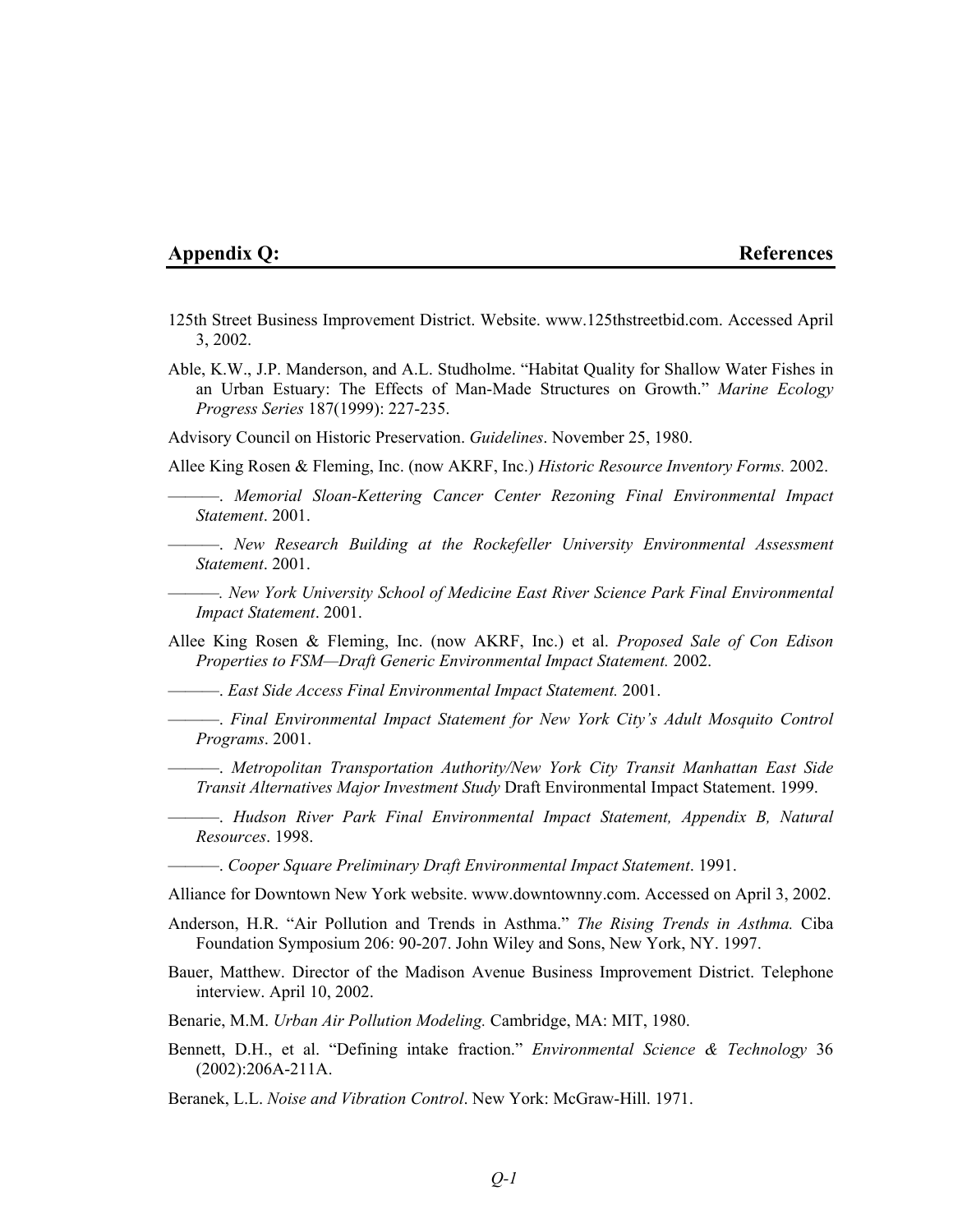- Bjorkstein, B. "Epidemiology of Pollution-Induced Airway Disease in Scandinavia and Eastern Europe." *Allergy* 52 (Supplement 38): 23-35. 1997.
- Blumberg A.F., and D.W. Pritchard. "Estimates of the Transport through the East River." *Journal of Geophysical Research*. 102 (1997): 5685-5703.
- Coastal Environmental Services, Inc. Television City Project: Characterization of the Aquatic Ecology of the Site and Assessment of Potential Impacts of the Project on the Aquatic Biota. Prepared for Berle, Cass, and Case, New York, NY; McKeown and Franz, Inc., New York, NY; and The Trump Organization. New York. 1987.
- Consolidated Edison Company of New York, Inc. (Con Edison). *Environmental Impacts Associated with the Proposed Reconversion of the Ravenswood Generating Station to Coal-Fired Operation*. Submitted to the U.S. Department of Energy. 1982.
- Con Edison. In-City Load and Capacity Forecast. November 2001.
- Council on Environmental Quality. Considering Cumulative Effects Under the National Environmental Policy Act. January 1997.
	- ———. Environmental Justice: Guidance under the National Environmental Policy Act. December 1997.
- DeLeuw, Cather & Company. Reports on the Second Avenue Subway System. September 1972 and June 1973.
- Edwards and Kelcey Engineers, Inc. et al. Cross Harbor Freight Movement Major Investment Study. May 2000.
- EEA, Inc. Report on Aquatic Studies–Hudson River Center Site. Prepared for the New York City Public Development Corporation. Garden City, NY. 1988.
- Empire State Development Corporation. News release. www.empire.state.ny.us/press/11-29- 01lowman2final.htm. Accessed on April 10, 2002.
- Federal Highway Administration. Recommended Content and Format of a Section 4(f) Evaluation. *FHWA Technical Advisory 6640.8A*. October 30, 1987
- Federal Transit Administration. Technical Guidance on Section 5309 "New Start" Criteria. 1997.
- ———. Transit Noise and Vibration Impact Assessment. Washington, D.C. April 1995.
- Federal Transit Administration/Transportation Research Board. *TCRP Report 17-Integration of Light Rail Transit into City Streets*. N.p. N.d.
- Fischler, Stan. *The Subway, A Trip Through Time on New York's Rapid Transit.* New York: H&M Productions II. 1997.
- Friebele, E. "The Attach of Asthma." *Environmental Health Perspective.* 104:22-25. 1996.
- Fruin, John. *Pedestrial Planning and Design.* New York: Metropolitan Association of Urban Designers and Environmental Planners. 1971.
- Greller, James. *New York City Subway Cars*. Xplorer Press. 1995.
- Harris, Cyril M. *Handbook of Acoustical Measurements and Noise Control.* New York: McGraw-Hill. 1991.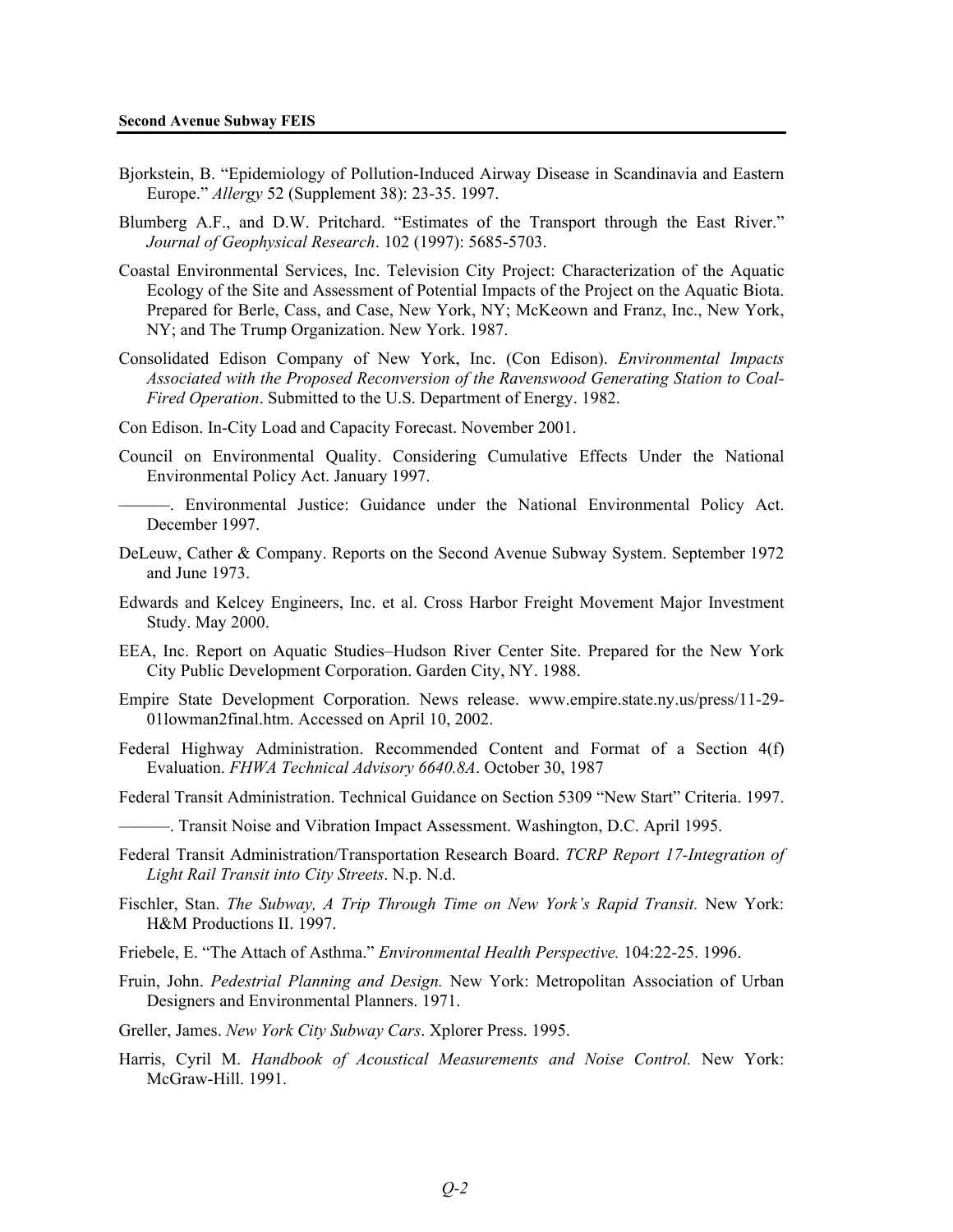Hazen and Sawyer. Coney Island Creek SCO Facility Planning Project, Final Draft Facilities Planning Report. Prepared for New York City Department of Environmental Protection Bureau of Environmental Engineering. 1998.

———. Revised Application for Modification of the Requirements of Secondary Treatment under Section 301(n) of PL97-117. Prepared for New York City Department of Environmental Protection. 1983.

- Historical Perspectives, Inc. Section 4.6 of Chapter 4, Second Avenue Subway, Phase 1A Archaeological Assessment. July 15, 2002.
- ———. Second Avenue Subway, Phase 1A Archaeological Assessment. June 6, 2002.
- ———. Second Avenue Subway, Preliminary Archaeological Assessment, Train Storage Yards. June 6, 2002.

———. Manhattan East Side Alternatives Study, Archaeological Assessment. May 1998.

- Kayden, Jerold S., the New York City Department of City Planning, and The Municipal Art Society of New York. *Privately Owned Public Space*. New York: John Wiley & Sons. 2000.
- Lai, A.C.K., T.L. Thatcher, and W.W. Nazaroff. "Inhalation transfer factors for air pollution healt-risk assessments." *Journal of the Air & Waste Management Association* 50(2000): 1688-1699.
- *Living Map, Manhattan.* Identity Map Company. 1997.
- Lower East Side Business Improvement District website. www.lowereastsideny.com. Accessed on April 3, 2002.
- Lower Manhattan Task Force. A Plan for the Revitalization of Lower Manhattan. N.d.
- Marshall. "Exposure to Motor Vehicle Emissions: An Intake Fraction Approach." Master's thesis, University of California at Berkeley, Energy and Resources Group, 2002.
- Metropolitan Commuter Transportation Authority. Metropolitan Transportation, A Program for Action. February 1968.
- Metropolitan Hospital Employment Office. Telephone interview. May 16, 2002.

Metropolitan Transportation Authority (MTA). Arts for Transit 2002 Mission Statement*.* 2002*.* 

———. MTA Proposed 2000-2004 Capital Program. Memorandum from Forrest R. Taylor. September 4, 1999.

- ———. Comprehensive Travel Telephone Survey, Methodology Report. 1989.
	- ———. Comprehensive Travel Telephone Survey, 1989 Origins and Destinations Survey Results Memorandum. 1989.
	- ———. 1968-73, The Ten-Year Program at the Halfway Mark. 1973.
- ———. Morning Peak Hour Subway Utilization Within the Manhattan Central Business District. N.d.

———. Morning Peak Hour Utilization of the New York City Subway, Passenger Volumes and Crowding. N.d.

———. Regional Transit Forecasting Model—Output Reports. 2002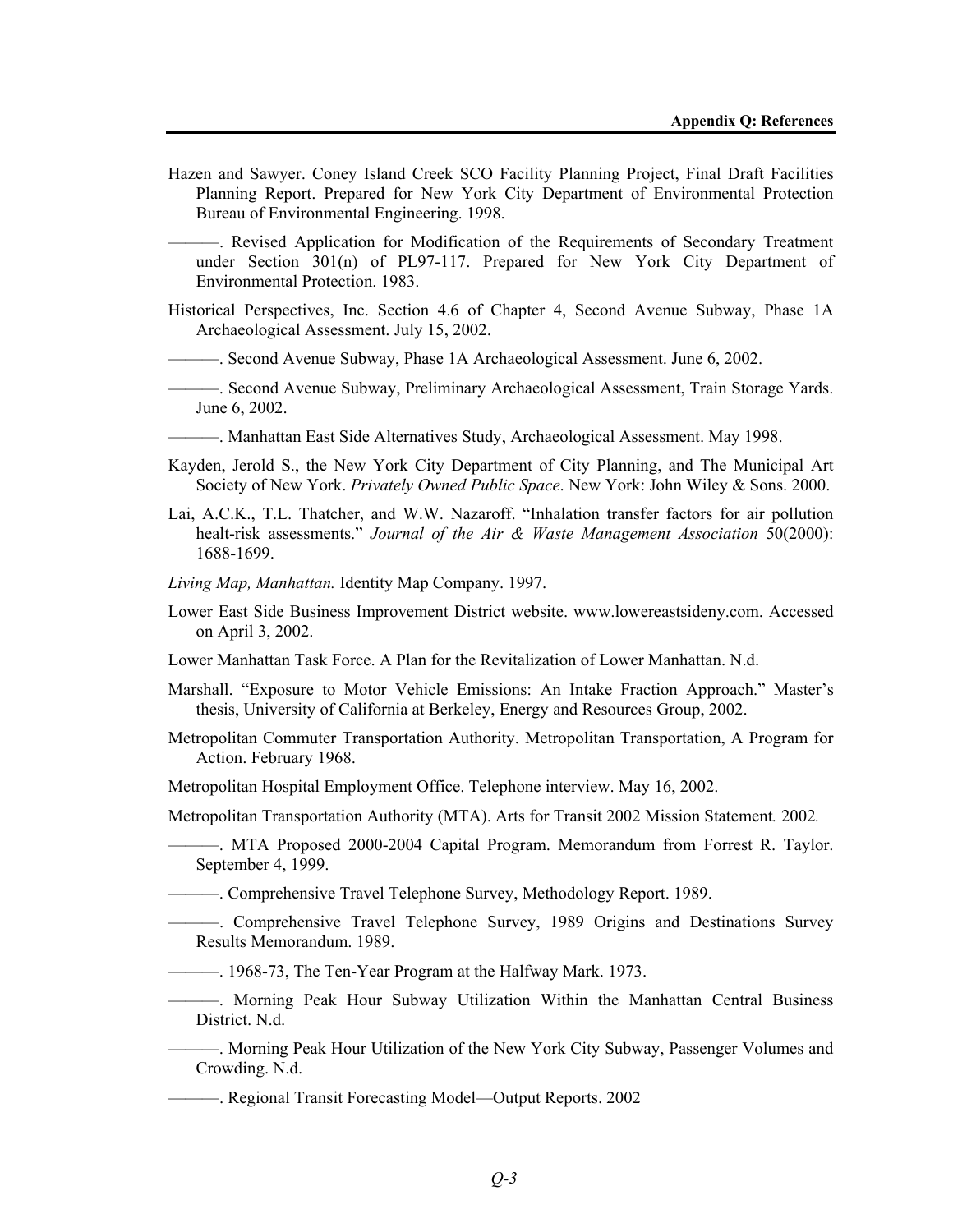## **Second Avenue Subway FEIS**

MTA Long Island Rail Road. *Fall 1994 Ridership Book*.

- ———. Customer Timetables: LIRR City Terminal Zone. N.d.
- ———. Passenger Origins and Destinations. N.d.
- ———. Summary Ridership by Branch. N.d.
- MTA Metro-North Railroad. *Ridership Report for Fall 2000*.
- ————. Timetables. N.d.
- MTA New York City Transit. Manhattan Bus Map. January 2002.
- ———. Transit Demand Forecasting Model—Output Reports. 2002.
- ———. Subway Leave Load Counts. 1999 to 2001.
- ———. Subway and Bus Ridership Report. 1998 to 2000
- ———. Weekday Cordon Counts. 1997 to 2000
- ———. East River Crossing Project, MIS. October 1997.
- ———. Subway Registration and Bus Revenue Report. 2000.
- ———. Station Planning and Design Guidelines. 2001.
- ———. Audited Summaries and Transit Records. N.d.
- ———. Average Sunday Ridership by Line Segment. N.d.
- ———. Average Weekday Ridership by Line Segment. N.d.
- ———. Average Weekday Station Usage. N.d.
- ———. Bus Ridership Information. N.d.
- ———. Bus Schedules. N.d.
- ———. Car Equipment Department. Revenue or Non-Revenue Car Drawings. N.d.
- ———. Car Specifications. N.d.
- ———. Daily Timetables. N.d.
- ———. Financial Reports: Report on Passengers and Farebox Revenue. N.d.
- ———. Local Bus Schedule Guidelines. N.d.
- ———. MW-1 Track Standards and Reference Manual. N.d.
- ———. Rapid Transit Loading Guidelines. N.d.
- ———. Rapid Transit Route Design Guidelines. N.d.
- ———. Schematic Track Diagrams. N.d.
- ———. Station Registration Data. N.d.
- ———. Station Turnstile Counts by Hour. N.d.
- ———. Subway Vehicle Passenger Capacities. N.d.
	- ———. Summary of Ridership Demand and Scheduled Ridership Capacity. N.d.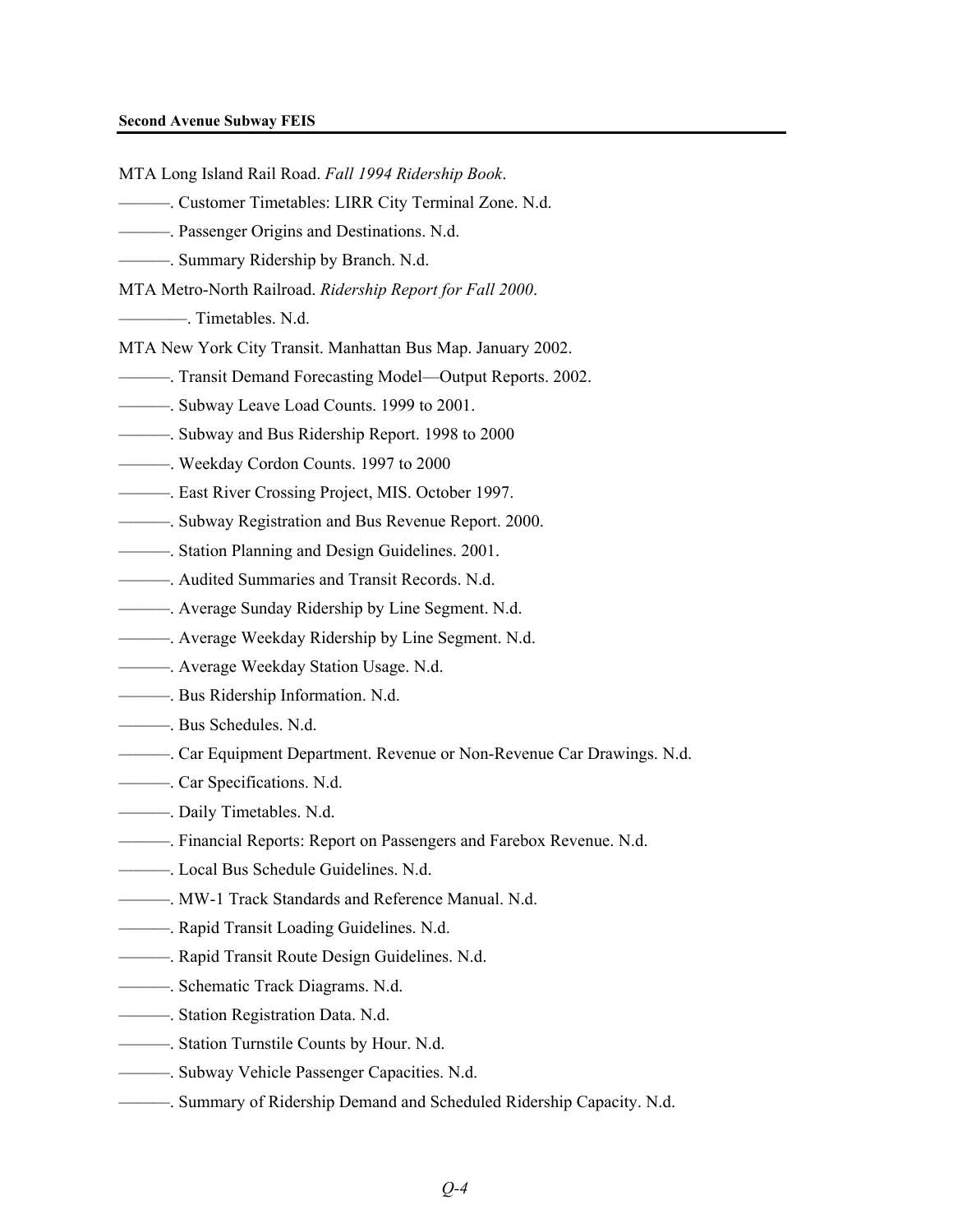- ———. Track and Signal Diagrams: General Signal Drawings. N.d.
- ———. Track Map of NYCT Subway System. N.d.
- MTA New York City Transit. Subway Vehicle Passenger Capacities. December 18, 1992.
- Municipal Archives, Surrogates Court/Hall of Records. 2002.
- National Fire Protection Association 130. *Standard for Fixed Guideway Transit Systems*. 1988.
- Nelson, J.T., and H.J. Saurenman. *State-of-the-Art Review: Prediction and Control of Noise and Vibration from Rail Transit Trains*. DOT-TSC-UMTA-83-3. N.d.
- New York City. *CEQR Mobile Source Air Quality Model and Revised Screening Criteria*. New York, May 13 1998.
- ———. Community District Needs, Manhattan. Fiscal Years 1996 and 1997.

New York City. Comptroller's Office. Telephone interview. May 20, 2002.

- New York City. Department of Buildings. Manhattan Office. Records Division. 2002.
- New York City. Department of City Planning. Far West Midtown Transportation Study Draft Report. December 2001.
- ———. Investing in the Waterfront: New York City's Waterfront Revitalization Program. (NYC DCP 97-01.) January 1997.
- ———. New Waterfront Revitalization Program, A Proposed 197a Plan. (NYC DCP 97-12.) 1997.
- ———. New Opportunities for a Changing Economy. 1993.
- ———. New York City Comprehensive Waterfront Plan. (NYC DCP 92-27). 1992.
- ———. Land Use Map. 1990.
- ———. *Zoning Handbook, A Guide to New York City's Zoning Resolution.* 1980.
- ———. Grand Central Area Transportation Study. Final Report. N.d.
- New York City. Department of Environmental Protection. Mobile Source Revised Emission Modeling, Draft Memorandum. 2000.
	- ———. New York Harbor Water Quality. http://www.ci.nyc.ny.us/html/dep/pdf/hwqs2000.pdf. Accessed in 2000.
- New York City. Department of Finance. 2000 and 2001 Real Property Assessment Data.
- New York City. Department of Parks and Recreation. Property Lists. April 2000.
- New York City. Department of Transportation. Bridge Traffic Volumes. 2000.
- ———. Midtown Auto Speeds. Spring 1995.
- New York City. Department of Transportation. Office of Private Ferry Operations. Monthly Ridership. 1995.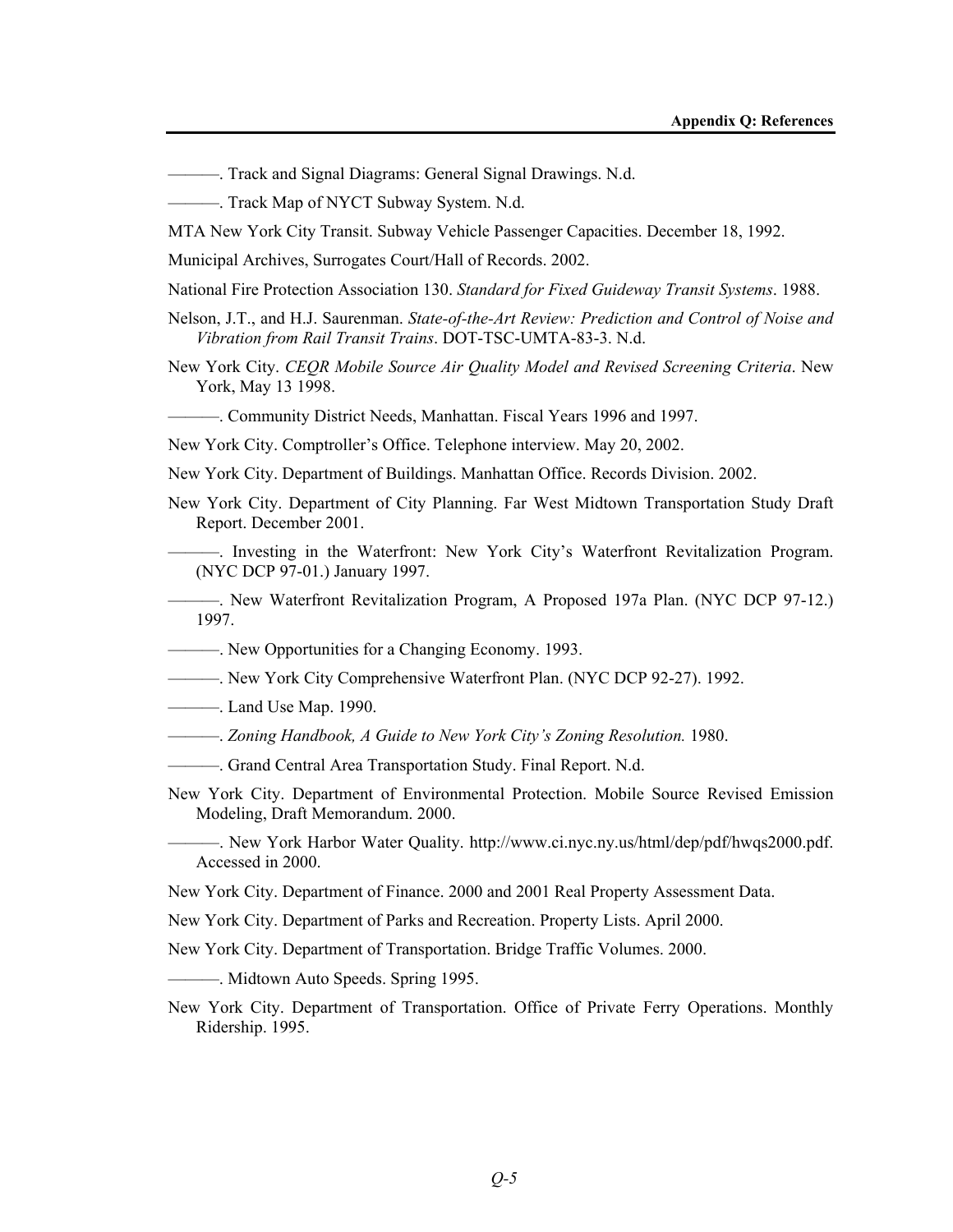- New York City Landmarks Preservation Commission and Andrew Dolkart. *Guide to New York City Landmarks*. Washington, D.C.: The Preservation Press. 1998. (Updates of New York City Landmarks designated subsequent to 1998 provided by the New York City Landmarks Preservation Commission.)
- New York City. Mayor's Office of Environmental Coordination. *City Environmental Quality Review (CEQR) Technical Manual*. New York. 2001.
- New York City. Official website. www.nyc.gov/html/om/html/2001b/pr281-01.html. Accessed on April 5, 2002.
- New York City Subway Resources. *New York City Subway Resources*. www.nycsubway.org. Accessed in 2002.
- New York Metropolitan Transportation Council. FFY 2002-2004 TIP and RTP Conformity Determination with the SIP—Draft Document, New York, 2001a.

———. Transportation Improvement Program—FFY 2002-2004 New York Metropolitan Area. 2001b.

———. *Mobility for the Millennium–A Transportation Plan for the New York Region.* New York. 1999

———. Hub Bound Travel Reports. 1981-1993, 1996, 1998, 1999.

———*. Critical Issues—Critical Choices, A Mobility Plan for the New York Region Through the Year 2015.* N.p., N.d.

———. Transportation Improvement Program, Federal Fiscal Years 2002-2004. Draft. 2001.

New York Public Library, Humanities and Social Sciences Library. Map Division. 2002.

- New York State. Department of Environmental Conservation (NYSDEC). *Annual New York State Air Quality Report: Ambient Air Monitoring System*. DAR-02-1. New York. 2002.
	- ———. Record of Decision Operable Unit 2—Coney Island Creek Former Brooklyn Borough Gas Works Site Coney Island, Kings County, New York Site No. 2-24-026. March 2002.
	- ———. Record of Decision Operable Unit 1: Plant Site Former Brooklyn Borough Gas Works Site Coney Island, Kings County, New York Site Number 2-24-026. March 2001.

———. *New York State Implementation Plan for Ozone—Phase II Alternative Attainment Demonstration.* 1998*.* 

———. *Annual New York State Air Quality Report: Ambient Air Monitoring System*. DAR-97-1. New York. 1996.

———. *Annual New York State Air Quality Report: Ambient Air Monitoring System.* DAR-95-1. New York, 1995.

———. New York State Implementation Plan for PM10—Draft. *1995.*

NYSDEC. Bureau of Spill Prevention and Response. *Spill Technology and Remediation (STARS) Memo Number 1: Petroleum-Contaminated Soil Guidance and Policy*. August 1992.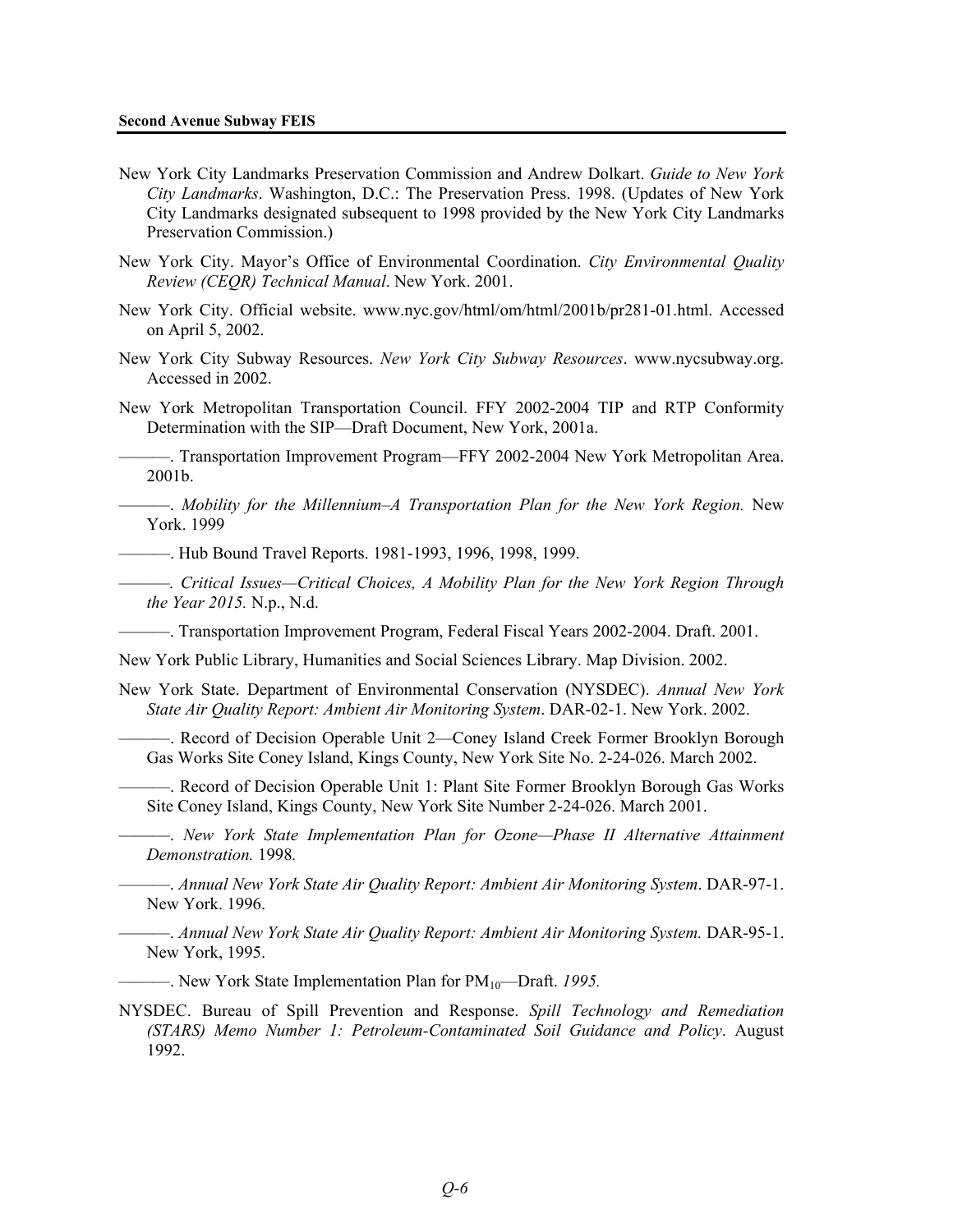New York State. Department of Labor. www.labor.state.ny.us/labor\_market/LMI\_business/ insured/insured.asp. Accessed on April 10, 2002.

———. ES-202 data set. December 2001.

- New York State. Department of Labor. Division of Research and Statistics. Private Employment Data. 1990 and 2000.
- New York State. Department of Public Service. Public Service Commission. New York State Energy Plan. June 2002.
	- ———. Article X Cases. http://www.dps.state.ny.us/xtable.PDF. Revised July 2, 2002.
- New York State. Department of Transportation. Highway Sufficiency Ratings. New York. 1999.
- New York State. Office of Parks, Recreation and Historic Preservation. Survey, NR and SR Listings in the Borough of Manhattan as of 04-24-01. N.d.

———. Survey, SR and NR Listings in the Borough of Brooklyn, Kings County as of 05-06-99. N.d.

———. Survey, SR and NR Listings in the Borough of the Bronx as of 04-21-99. N.d.

- NYC & Company Convention & Visitors Bureau website. www.nycvisit.com/content. Accessed on May 20, 2002.
- Nicolai, N.T. "Epidemiology of Pollution-Induced Airway Disease: Urban/Rural Differences in East and West Germany." *Allergy* 52 (Supplement 38):26-29. 1997.
- O'Brien, James J. *Standard Handbook of Heavy Construction*. Third Edition. N.p.:1996
- Office of the State Deputy Comptroller for the City of New York. *New York State and Metropolitan Area Economic Performance in the 1990s: A Comparative Perspective*. Report 8-2001. 2001.
- Parsons Brinckerhoff Quade & Douglas. *Access to the Region's Core (ARC) Milestone Summary Report.* 1998.
- ———. MIS/DEIS for *Access to the Region's Core* (ARC). N.d.
- Parsons Brinckerhoff Quade & Douglas, Inc. et al. Phase II Intensive Level Survey/Historic Properties Survey. 1995.
- ———. Phase I Reconnaissance/Historical Survey of New York City Transit Authority Properties. 1991.
- *Planning for All New Yorkers: Briefing Book of Community-Based Plans*. Second edition. Municipal Art Society of New York. January 2002.
- Platts-Mills, T.A.E., R.B. Sporik, M.D. Chapman, and P.W. Heymann. "The Role of Domestic Allergens." *The Rising Trends of Asthma.* Ciba Foundation Symposium 206. 173-189. John Wiley and Sons, New York, NY. 1997.
- Port Authority of New York and New Jersey. JFK AirTrain website. http://www.panynj .gov/airtrain/. Accessed in 2002.

———. Marine and Land-Based Mobile Source Emission—Estimates for 50-Foot Deepening Project. 2001.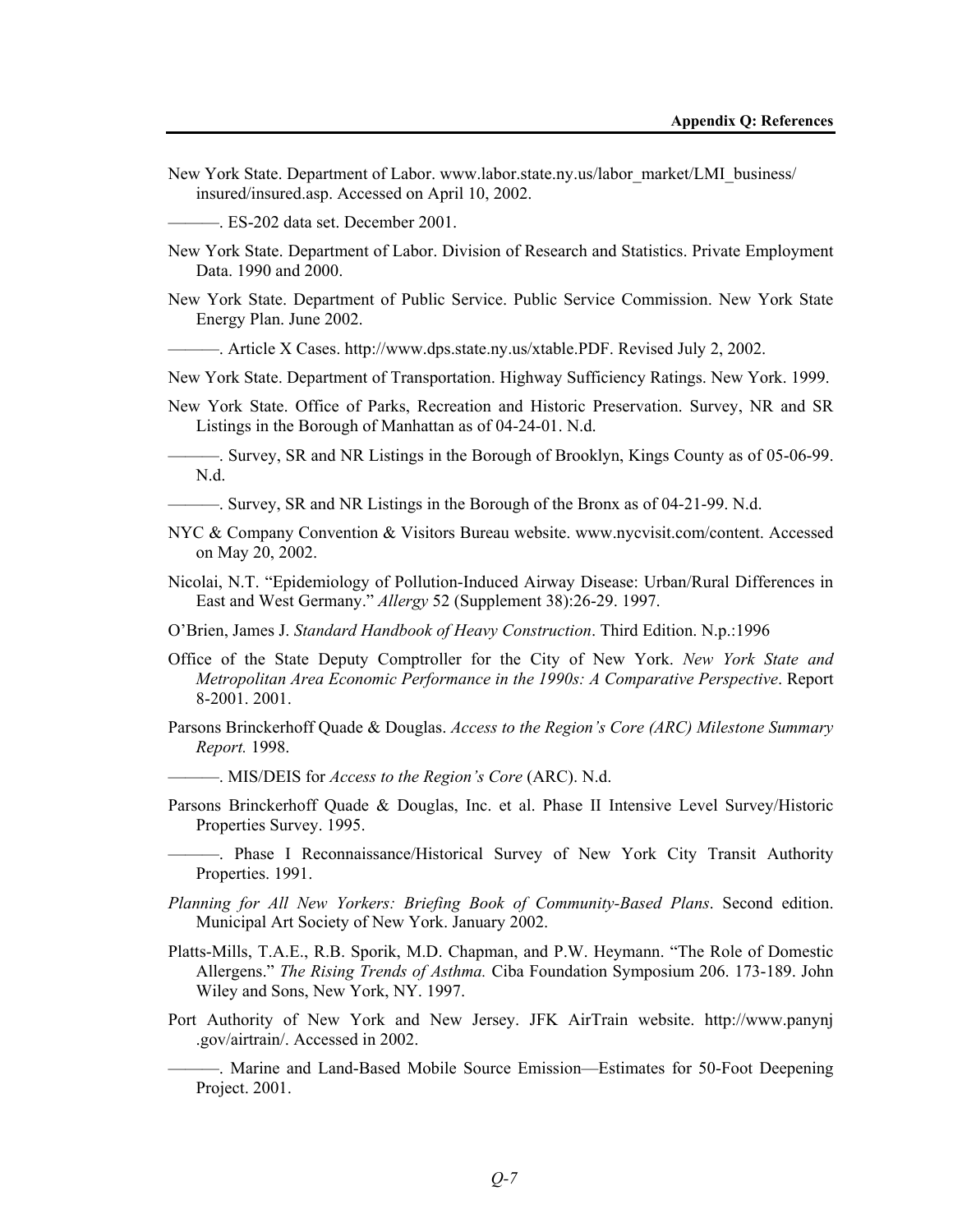———. *JFK International Airport Light Rail System Final Environmental Impact Statement.* 1997.

*Preferred Reference Quantities for Acoustical Levels.* ANSI. S1.8. N.p. 1969.

- Princeton Aqua Science. Description of Water Quality and Aquatic Biota and Terrestrial Ecology for the Proposed Waterfront Development Project at Hunters Point, New York. Prepared for The Port Authority of New York and New Jersey, Economic Development Department. 1985.
- Real Estate Research Corporation. *The Costs of Sprawl: Detailed Cost Analysis*. 1974.
- Rudder, F.F., Jr. *Engineering Guidelines for the Analysis of Traffic-Induced Vibration, 1978.*  FHWA-RD-78-166. 1978.
- Stepien, J.C., T.C. Malone, and M.B. Chervin. "Copepod Communities in the Estuary and Coastal Plume of the Hudson River." *Estuarine, Coastal and Shelf Science* 13(1981):185- 194.
- Stevenson, L., Gard, R, and Kaminsky, M., Bijur, P. *Asthma Facts.* New York City Department of Health, New York City Childhood Asthma Initiative. 1999.
- STV Incorporated. Major Investment Study for the Long Island Transportation Corridor: Long Island Rail Road East Side Access Study Project. New York, NY. 1998.
- Times Square Business Improvement District website. www.timessquarebid.org/hot\_stats/ index.htm. April 18, 2002.
- Transportation Cooperative Research Program. *The Costs of Sprawl—Revisited TCRP Report 39.* Washington D.C.: National Academy Press, 1998.
	- ———. *Costs of Sprawl—2000 TCRP Report 74*. Washington D.C.: National Academy Press, 2002.
- Transportation Research Board. *Highway Capacity Manual.* Special Report 209. 3rd Ed. Washington, D.C. 1994.
- ———. *Highway Capacity Manual.* Special Report 209. Washington, D.C. 1985.
- TRW Redi Property Data. Sanborn Manhattan Land Book (1996-1997).
- U.S. Army Corps of Engineers. *The Port of New York and New Jersey and Ports on Long Island, NY.* Port Series No. 5. Washington D.C.: U.S. Government Printing Office. 1999.
- U.S. Department of Commerce. "Essential Fish Habitat Source Documents." http//www.nefsc.nmfs.gov/nefsc/habitat/efh/#list. Accessed in 1999.
- U.S. Department of Commerce. Bureau of the Census. *Census of Population and Housing.*1970, 1980, 1990, and 2000.
	- ———. *Decennial Censuses*. 1990 and 2000.
- U.S. Department of the Interior. National Parks Service. *Catalog of National Historic Landmarks*. Washington, D.C. 1997. Updates at http://tps.cr.nps.gov/nhl/result.cfm
- U.S. Department of Transportation. "Final Environmental Justice Strategy." *Federal Register* 60, no. 125. June 29, 1995.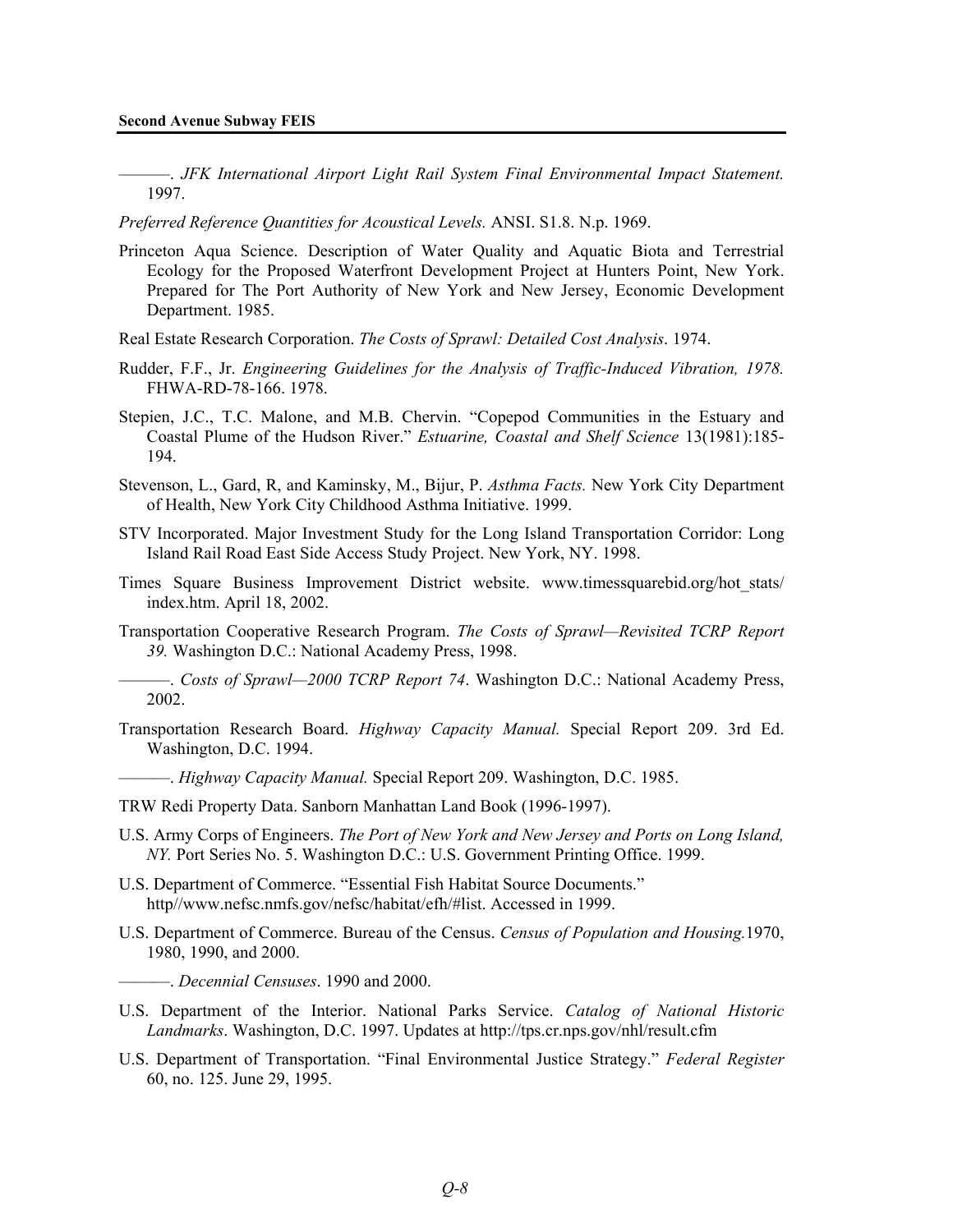U.S. Environmental Protection Agency (USEPA). *Compilation of Air Pollutant Emission Factors.* AP-42. Fifth Edition. Volume I: *Stationary Point and Area Sources*. NC, January 1995. (Updates and draft sections through 2002).

———. *User's Guide for the Industrial Source Complex (ISC3) Dispersion Models*, EPA-454/B-95-003a, NC, 1995 and update 2002.

———. *National Air Quality and Emissions Trends Report, 1998*. EPA 454/R-00-003. March 2000.

———. *Supplements to the Compilation of Air Pollutant Emission Factors.* AP-42, Fifth Edition, Volume I: *Stationary Point and Area Sources*, NC, January 1995-September 2000.

———. 40 CFR Part 50. *National Primary and Secondary Ambient Air Quality Standards.* 1999.

———. *Consideration of Cumulative Impacts in EPA Review of NEPA Documents.* May 1999.

———. *Final Regulatory Impact Analysis: Control of Emissions from Compression Ignition Marine Engines*, EPA420-R-99-026, 1999.

———. *Guidance for Incorporating Environmental Justice Concerns in EPA's NEPA Compliance Analyses.* April 1998.

———. *User's Guide for the National Nonroad Emissions Model Draft Version*, MI, 1998.

———. 40 CFR Parts 51 and 93. *Transportation Conformity Rule Amendments: Flexibility and Streamlining.* 1997.

———. *Fugitive Particulate Matter Emissions.* Midwest Research Institute, MO. April 1997.

———. *User's Guide for MOBILE5B,* September 1996.

———. *Draft User's Guide To Part5: A Program for Calculating Particle Emissions From Motor Vehicles*, EPA-AA-AQAB-94-2, MI. 1995a.

———. *User's Guide to CAL3QHC, Version 20.0, A Modeling Methodology for Predicting Pollutant Concentrations Near Roadway Intersections*. Research Triangle Park, NC, 1995b.

———. *User's Guide to CAL3QHCR, A Modeling Methodology for Predicting Pollutant Concentrations Near Roadway Intersections*. Research Triangle Park, NC. September 1995c.

———. *Guideline for Modeling Carbon Monoxide from Roadway Intersections Office of Air Quality Planning and Standards*. November 1992.

———. *Information on Levels of Environmental Noise Requisite to Protect Public Health and Welfare With an Adequate Margin of Safety*. 550/9-74-004. Washington, D.C. 1974.

———. *Railroad Noise Emission Standards*. Amended at 45 CFR 1252. January 4, 1980.

———. 43 CFR 46245. N.d.

———. *Bureau of Science and Technology Report* No. 34 (Revised). N.d.

USEPA. Office of Air Quality Planning and Standards. *Review of the National Ambient Air Quality Standards for Particulate Matter: Policy Assessment of Scientific and Technical Information.* OAQPS Staff Paper. EPA/452/R-96-013. Research Triangle Park, NC. July 1996.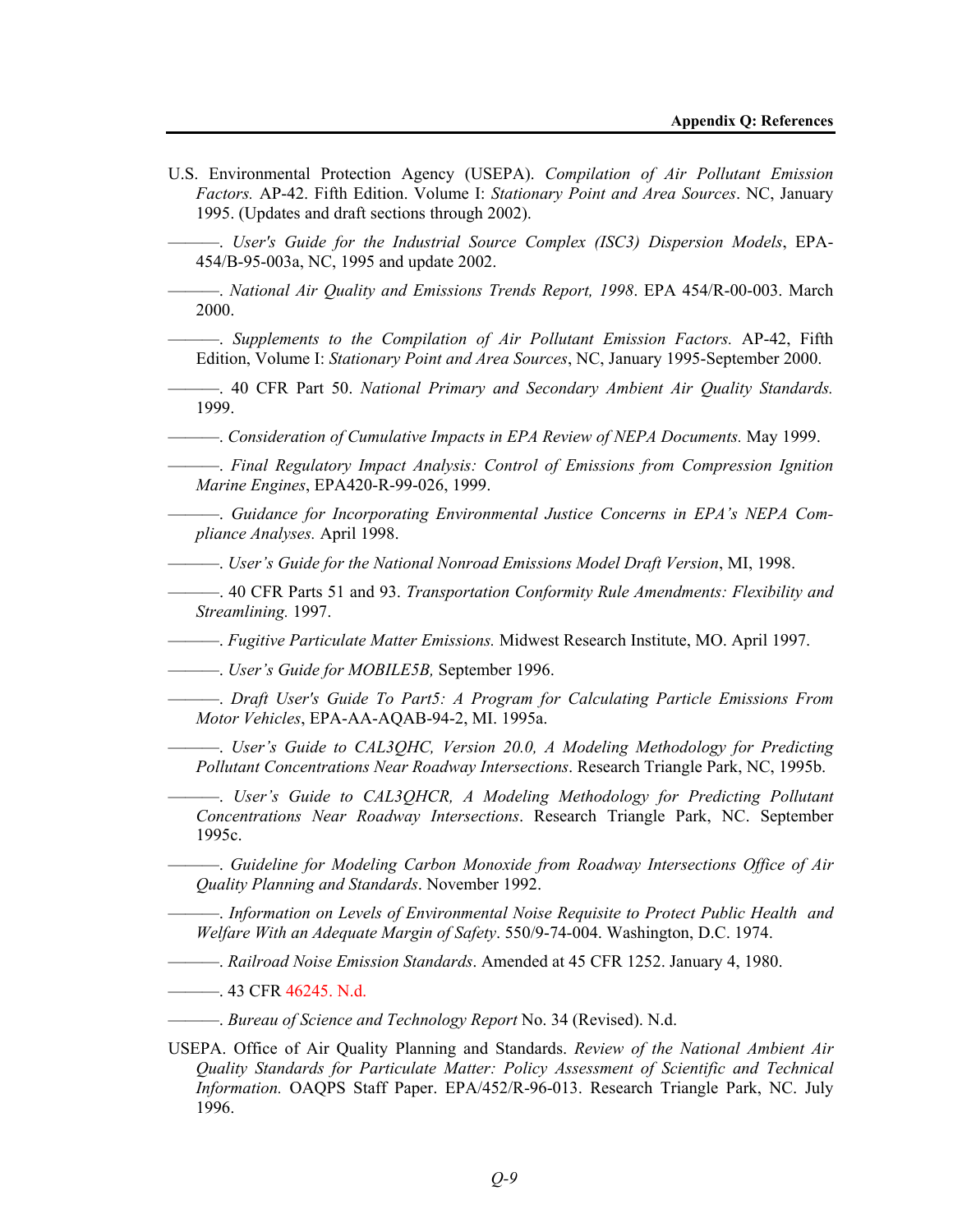- U.S. Fish and Wildlife Service et. al. *Mummichog and Striped Killifish. Species Profiles: Life Histories and Environmental Requirements of Coastal Fishes and Invertebrates*. 1985.
- U.S. House of Representatives. Act 3880. September 11, 2002.
- Upper Manhattan Empowerment Zone Development Corporation website. www.umez.org. Accessed on April 5, 2002.
- Urbanomics. Access to the Region's Core, Population, Labor Force, and Employment Projections. February and March 1986.
- Weiss, K.B., P.J. Gergen, and E.F. Crain. "Inner City Asthma: the Epidemiology of an Emerging U.S. Public Health Concern." *Chest* 101:362S-367S. 1992.
- Willensky, Elliot, and Norval White, eds. *AIA Guide to New York City.* 4th edition. New York: Harcourt Brace Jovanovich. 2000.
- Works Progress Administration. *The WPA Guide to New York City.* New York: Pantheon Books. 1982.

## **Traffic counts from the following EISs/traffic studies:**

- *42nd Street Development Project FEIS.* Allee King Rosen & Fleming, Inc. (now AKRF, Inc.)/Parson Brinckerhoff Quade & Douglas/Eng-Wong, Taub & Associates. January 1994.
- *42nd Street LRT DEIS.* Philip Habib & Associates/Allee King Rosen & Fleming, Inc. (now AKRF, Inc.) October 1993.
- *300 Madison Avenue EIS*. Allee King Rosen & Fleming, Inc. (now AKRF, Inc.) 2000.
- *345 East 94th Street DEIS.* Ethan Eldon Associates. May 1990.
- *383 Madison Avenue FEIS.* Eng-Wong Taub & Associates. August 1989.
- *506 East 76th Street Rezoning DEIS*. Allee King Rosen & Fleming, Inc. (now AKRF, Inc.) 1997.
- *620 Avenue of the Americas PDS.* Allee King Rosen & Fleming, Inc. (now AKRF, Inc.) October 1993.
- *Airport Access Program DEIS.* URS/Louis Berger. May 1994.
- *Altman Midtown Centre FEIS.* Allee King Rosen & Fleming, Inc. (now AKRF, Inc.) June 1990.
- *Avenue of the Americas Rezoning PDEIS.* Allee King Rosen & Fleming, Inc. (now AKRF, Inc.) October 1994.
- *Battery Park City EIS*. Allee King Rosen & Fleming, Inc. (now AKRF, Inc.) 1999.
- *Bernard M. Baruch College Development DEIS.* Edwards and Kelcey. July 1991.
- *Con Edison's First Avenue Properties DGEIS*. Eng-Wong Taub & Associates. 2001.
- *Cooper Square PDEIS.* Allee King Rosen & Fleming, Inc. (now AKRF, Inc.)/Vollmer Associates. April 1991.
- *East 125th Street Redevelopment EIS*. Urbitran Associates. 1998.
- *East End Temple Site DEIS.* Urbitran. October 1987.